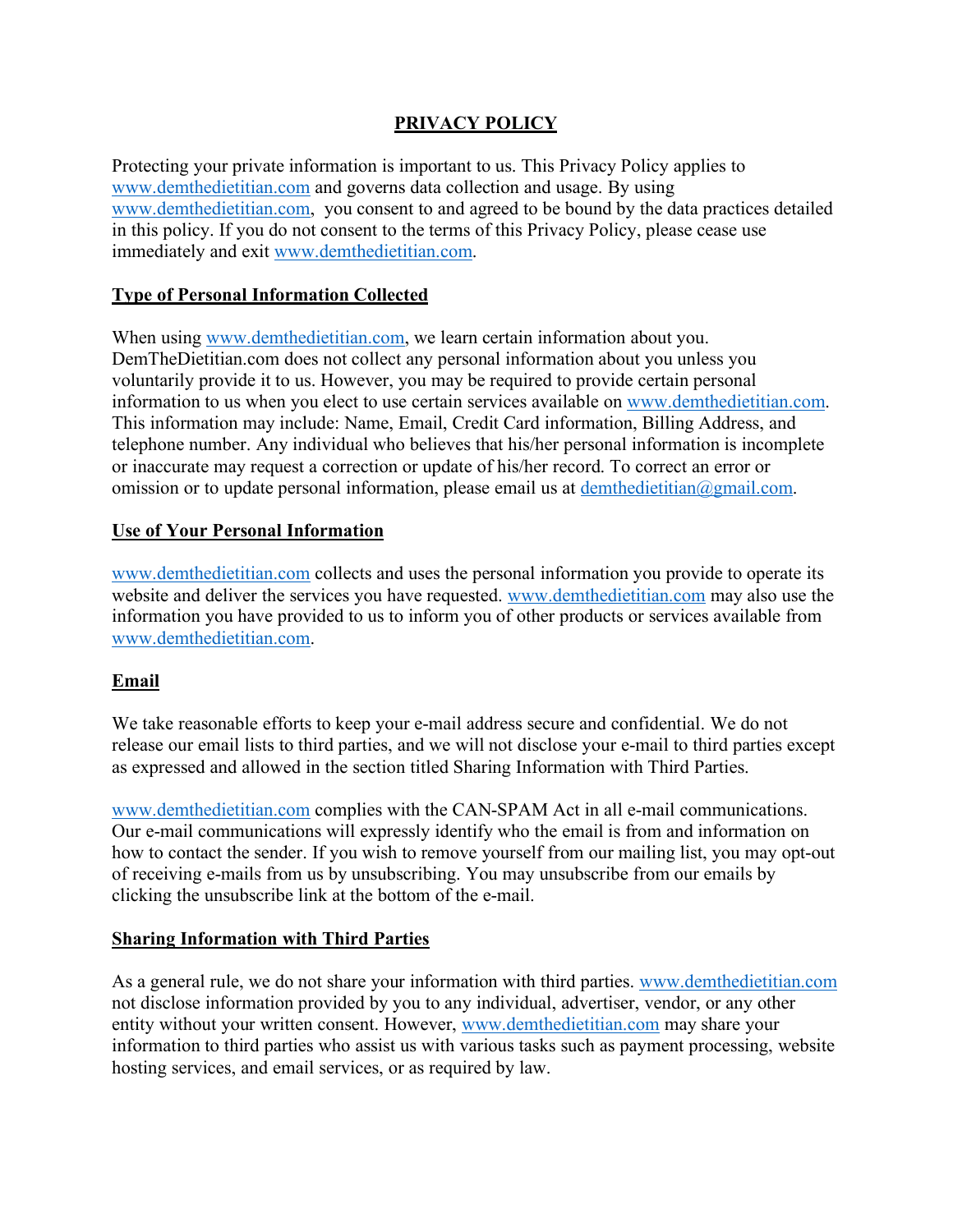### **Use of Cookies**

www.demthedietitian.com uses cookies in order to enhance the site's functionality. Most web browsers are initially set up to accept cookies. "Cookies" are small files that the site places on your hard drive for identification purposes. These files are used for site registration and customization the next time you visit us. Please note that cookies cannot read data off of your hard drive. Your web browser may allow you to be notified when you are receiving a cookie, giving you the choice to accept it or not. If you prefer not to receive cookies while using our website, you can set your browser to warn you before accepting cookies and refuse the cookie when your browser alerts you to its presence. By not accepting cookies, some pages may not fully function and you may not be able to assess certain information on this site.

## **Third Party Use of Cookies**

Some content on www.demthedietitian.com are served by third-parties. These third-parties may use cookies or other tracking technologies to collect information about you when you use our website. We do not control these third parties tracking behaviors. If you have any questions regarding how the information the third parties track may be used, you should contact the responsible third party directly.

### **Automatic Data Collection**

www.demthedietitian.com may log IP addresses for system administration purposes.

www.demthedietitian.com may collect domain information to analyze how our visitors use this site. This data allows us to track which people visit our site, how often they visit, and what part of the site they visit most often. www.demthedietitian.com uses this information to improve its web-based content. This information is collected automatically and requires no action on your part. www.demthedietitian.com does not respond to Do Not Track Signals

### **Security**

www.demthedietitian.com takes precautions internally to protect your information. While we try to keep your data as secure as possible, when you submit information via the website, your information is sent through the internet—so transmission of sensitive and confidential information through the website should be avoided.

### **Business Transfers**

As we develop our business, www.demthedietitian.com may sell, buy, restructure, or reorganize businesses or assets. In the event of any sale, merger, reorganization, restructuring, dissolution or similar event involving business or assets, Personal Data may be part of the transferred assets.

### **Dispute Resolution**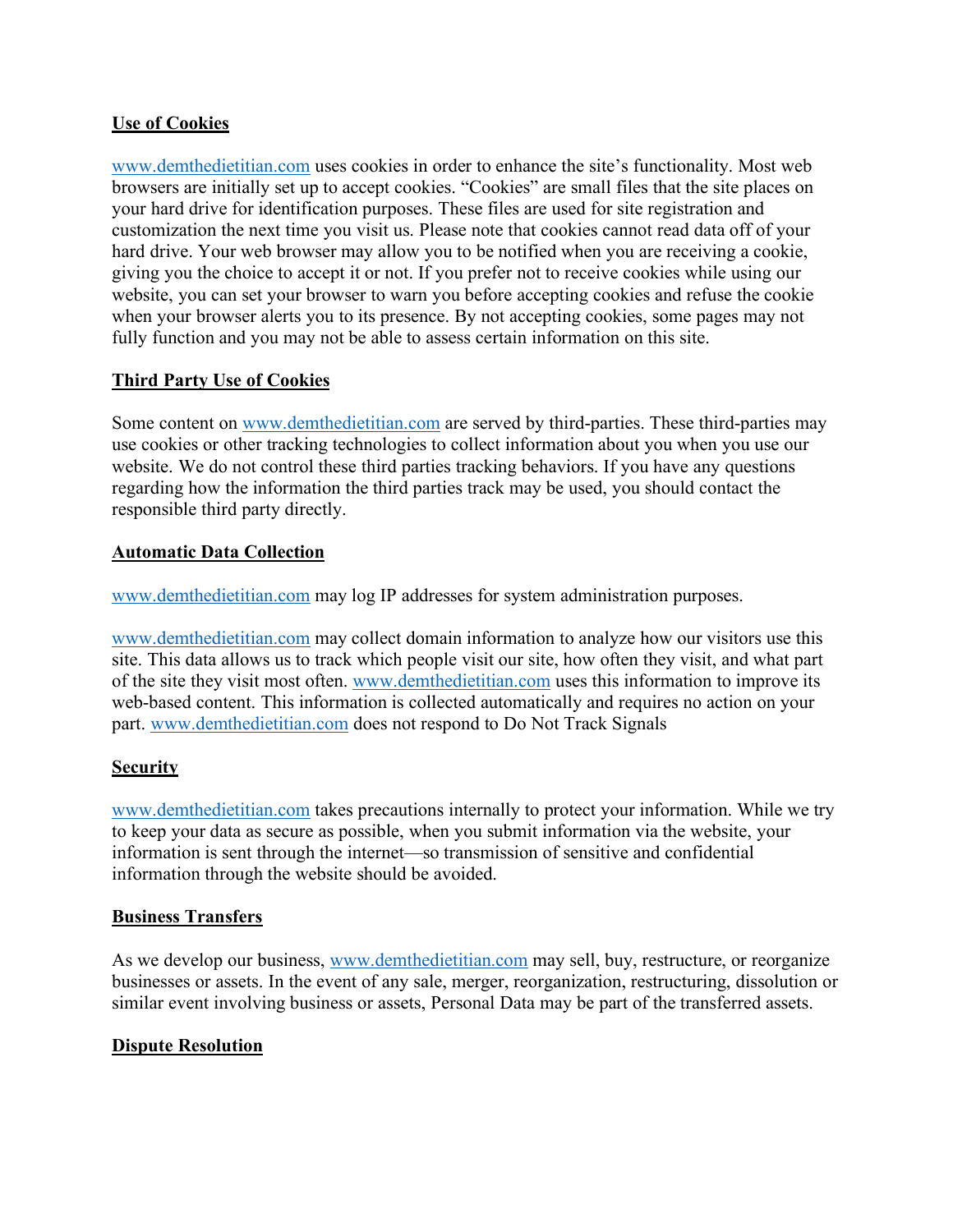If you have any complaints regarding our compliance with this privacy policy, you should contact us through one of the methods listed at the end of this Privacy Policy. We will investigate and attempt to resolve complaints and disputes regarding use and disclosure of personal information in accordance with this Privacy Policy.

## **Links to Other Sites**

This site may contain links to other websites. www.demthedietitian.com is not responsible for the content or the privacy policies of websites to which it links.

## **Children Under Thirteen**

www.demthedietitian.com does not knowingly collect personally identifiable information from children under thirteen years of age. Our website is not intended for those under thirteen years of age. If you are under the age of thirteen, you may not provide information to www.demthedietitian.com.

# **GDPR Rights**

If you are located in the European Union, you have rights under the General Data Protection Regulation to be informed that:

- 1. You have the right to ask us not to process your personal information. You can exercise that right by contacting us through one of the methods listed at the end of this Privacy Policy.
- 2. You have the right to access to the data that is held about you.
- 3. You have the right to have your data corrected or amended.
- 4. You have the right to ask for your personal data to be deleted.
- 5. You have the right to restrict the processing of your data.
- 6. You have the right to the portability of your data.
- 7. You have the right to object to further processing of your data which is inconsistent with the primary purpose for which it was collected.

### **Changes to this Privacy Policy**

This Policy was last revised on the date noted at the bottom of this page. We may update this Policy from time to time. www.demthedietitian.com reserves the right to change, modify, or update this Policy at any time without notice. Any substantial changes in the way we use your personal information will be posted on this site.

### **Terms of Use**

If you choose to visit www.demthedietitian.com your visit and any dispute over privacy is subject to this Privacy Policy and our Terms of Use and application of the law of the Commonwealth of Massachusetts.

# **Contact Us**